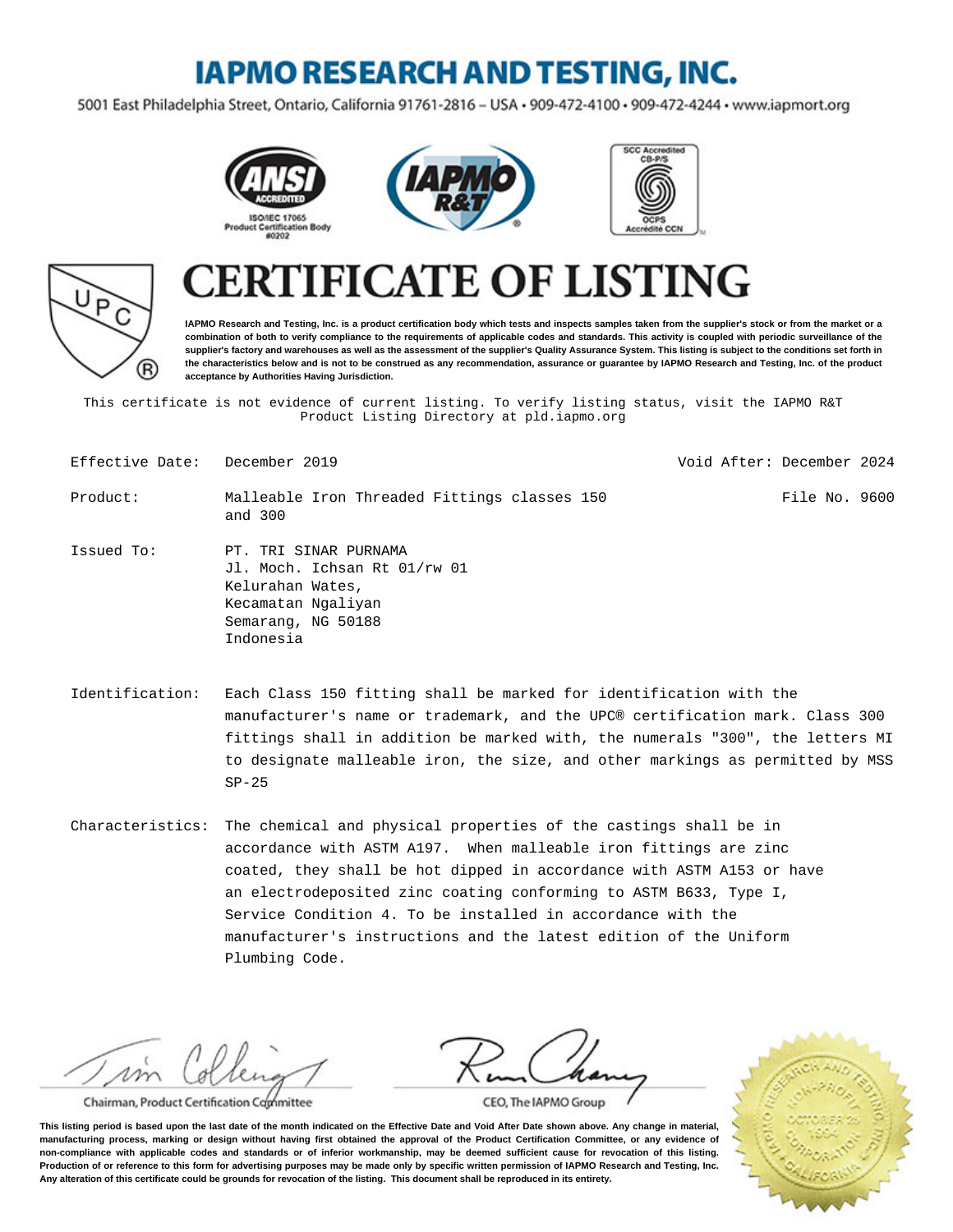

Void After: December 2024

| Product: |  | Malleable Iron Threaded Fittings classes 150 and 300 | File No. 9600 |  |
|----------|--|------------------------------------------------------|---------------|--|
|          |  |                                                      |               |  |

Issued To: PT. TRI SINAR PURNAMA

Products listed on this certificate have been tested by an IAPMO R&T recognized laboratory. This recognition has been granted based upon the laboratory's compliance to the applicable requirements of ISO/IEC 17025.

Products listed on this certificate have been tested by an IAPMO R&T recognized laboratory. This recognition has been granted based upon the laboratory's compliance to the applicable requirements of ISO/IEC 17025.

Products are in compliance with the following code(s): Uniform Plumbing Code (UPC®)

Products are in compliance with the following standard(s): ASME B16.3-2016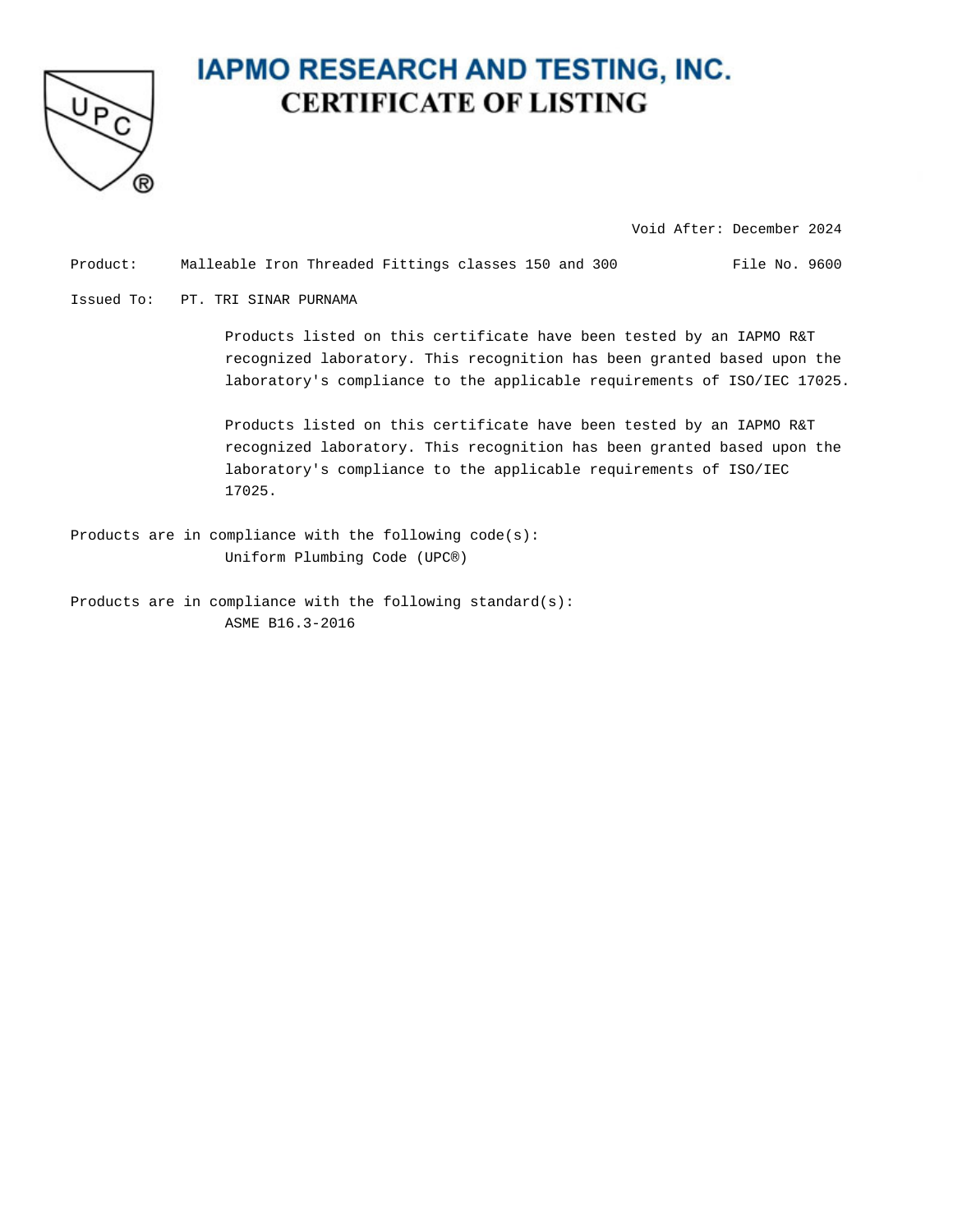

This certificate is not evidence of current listing. To verify listing status, visit the IAPMO R&T Product Listing Directory at pld.iapmo.org

Void After: December 2024

| Product: | Malleable Iron Threaded Fittings classes 150 and 300 |  |  |  |  |  |  |  |
|----------|------------------------------------------------------|--|--|--|--|--|--|--|
|----------|------------------------------------------------------|--|--|--|--|--|--|--|

File No. 9600

Issued To: PT. TRI SINAR PURNAMA

| Model No.   | Configuration                                                                                                                                      |
|-------------|----------------------------------------------------------------------------------------------------------------------------------------------------|
| BL          | ELBOWS 90 DEGREE<br>$1/8$ "<br>$1/4$ "<br>$3/8$ "<br>$1/2$ "<br>$3/4$ "<br>1"<br>$1 - 1/4$ "<br>$1 - 1/2$ "<br>2"<br>$2 - 1/2$ "<br>3"<br>4"<br>6" |
| <b>BTAS</b> | COUPLINGS<br>$1/8$ "<br>$1/4$ "<br>$3/8$ "<br>$1/2$ "<br>$3/4$ "<br>$1$ "<br>$1 - 1/4$ "                                                           |

 $1 - 1/2$ " 2"  $2 - 1/2$ " 3" 4"

REDUCING COUPLINGS

|     | $1/4$ "     |
|-----|-------------|
|     | $3/8$ "     |
|     | $1/2$ "     |
|     | $3/4$ "     |
|     | 1"          |
|     | $1 - 1/4$ " |
|     | $1 - 1/2$ " |
|     | 2"          |
|     | $2 - 1/2$ " |
|     | 3"          |
|     | 4"          |
|     |             |
| BCR | CROSSES     |
|     | $1/4$ "     |
|     | $3/8$ "     |
|     | $1/2$ "     |
|     |             |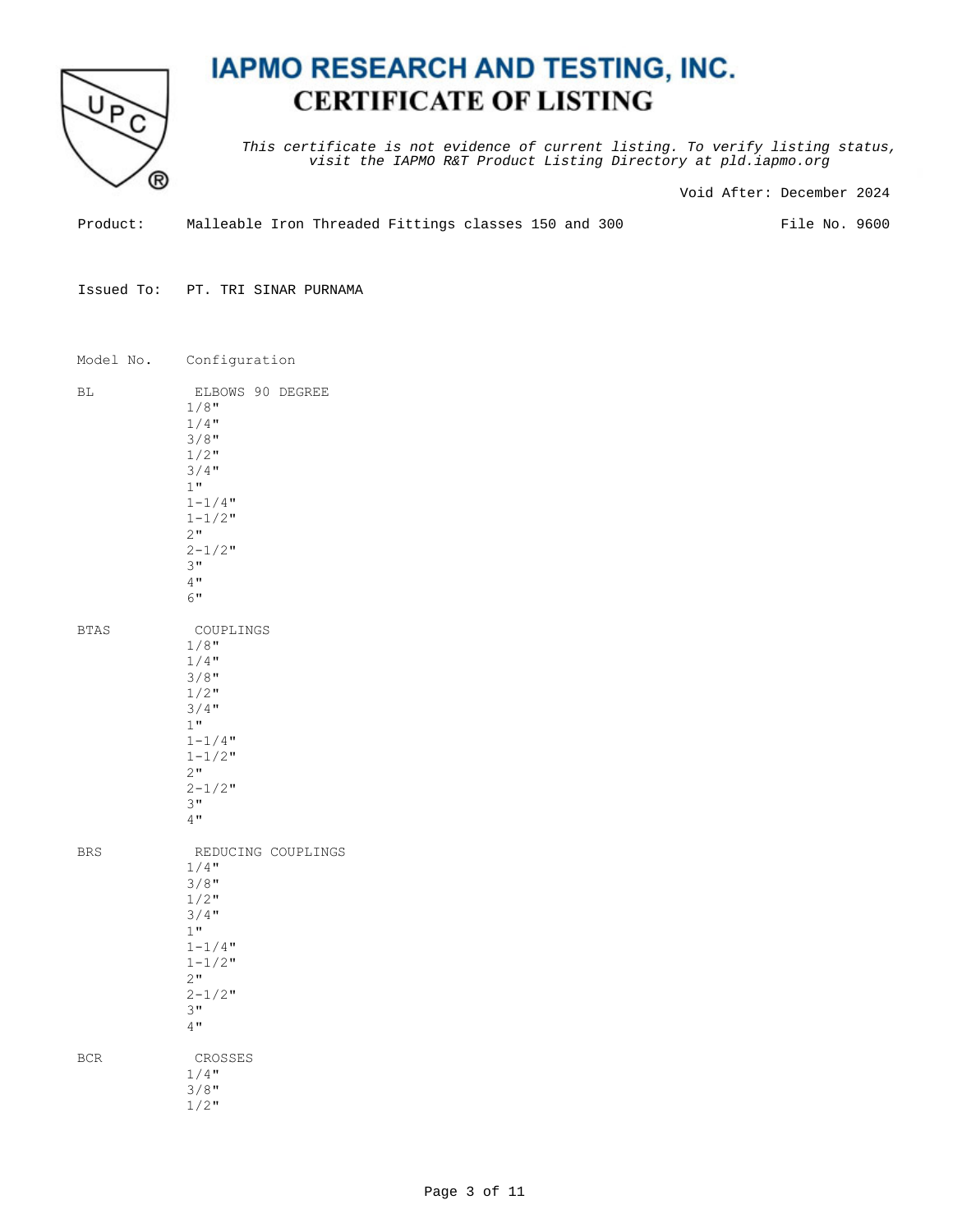

This certificate is not evidence of current listing. To verify listing status, visit the IAPMO R&T Product Listing Directory at pld.iapmo.org

Void After: December 2024

| Product: | Malleable Iron Threaded Fittings classes 150 and 300 |  |  |  |  |  |  |  |  |
|----------|------------------------------------------------------|--|--|--|--|--|--|--|--|
|----------|------------------------------------------------------|--|--|--|--|--|--|--|--|

File No. 9600

Issued To: PT. TRI SINAR PURNAMA

|             | $3/4$ "<br>1"<br>$1 - 1/4$ "<br>$1 - 1/2$ "<br>2 <sup>11</sup><br>$2 - 1/2$ "<br>3"<br>4"                                                    |                     |
|-------------|----------------------------------------------------------------------------------------------------------------------------------------------|---------------------|
| <b>BT</b>   | TEES<br>$1/8$ "<br>$1/4$ "<br>$3/8$ "<br>$1/2$ "<br>$3/4$ "<br>1"<br>$1 - 1/4$ "<br>$1 - 1/2$ "<br>2"<br>$2 - 1/2$ "<br>3"<br>4"<br>6''      | $\bar{\mathcal{A}}$ |
| BL 45       | ELBOWS 45 DEGREE<br>$1/4$ "<br>$3/8$ "<br>$1/2$ "<br>$3/4$ "<br>1"<br>$1 - 1/4$ "<br>$1 - 1 / 2$ "<br>$2$ "<br>$2 - 1/2$ "<br>3"<br>4"<br>6" |                     |
| <b>BRCA</b> | CAPS<br>$1/4$ "<br>$3/8$ "<br>$1/2$ "<br>$3/4$ "<br>$1$ "<br>$1 - 1/4$ "<br>$1 - 1 / 2$ "<br>2"<br>$2 - 1/2$ "                               |                     |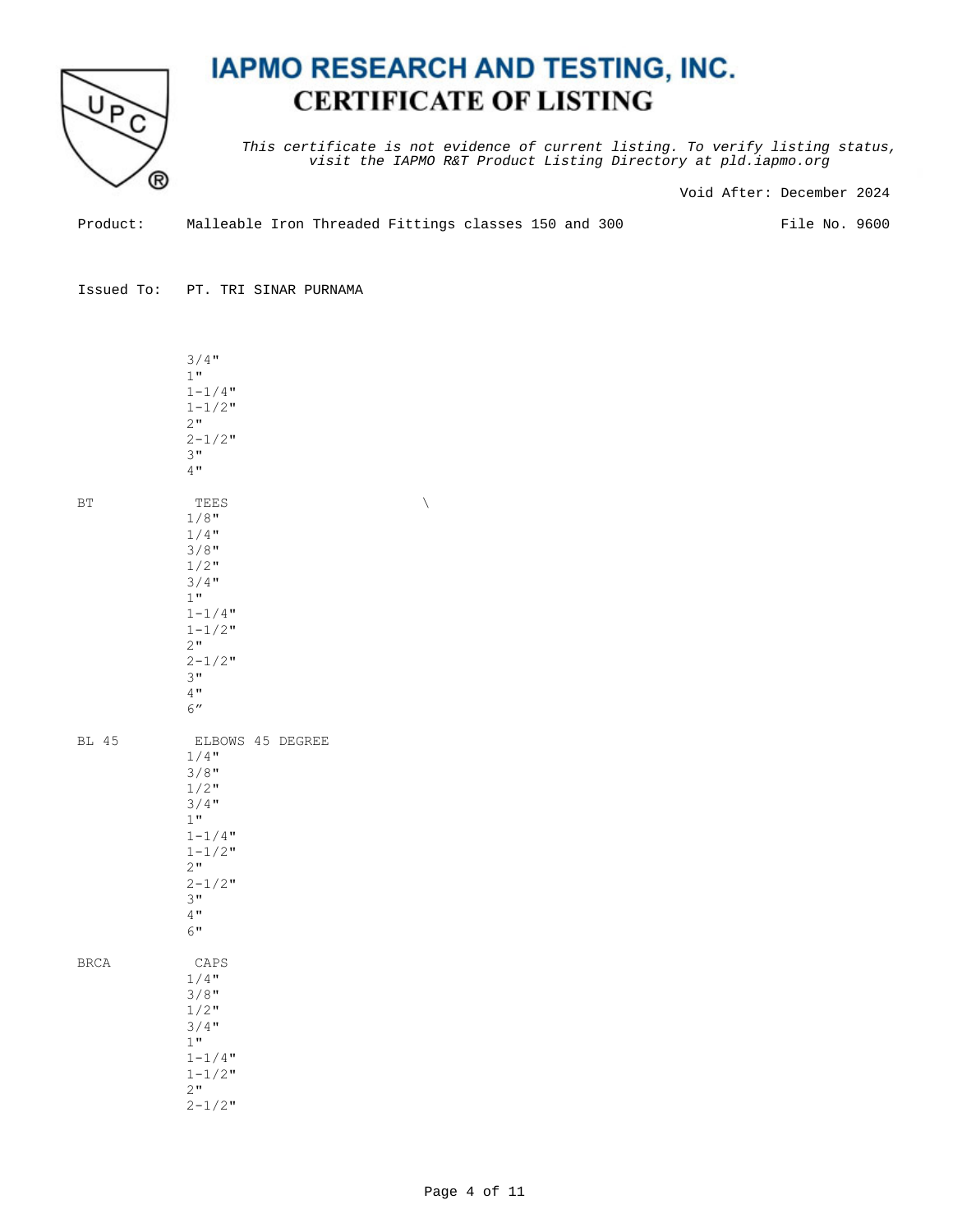

This certificate is not evidence of current listing. To verify listing status, visit the IAPMO R&T Product Listing Directory at pld.iapmo.org

Void After: December 2024

| Product: | Malleable Iron Threaded Fittings classes 150 and 300 |  |  |  |  |  |  |  |  |
|----------|------------------------------------------------------|--|--|--|--|--|--|--|--|
|----------|------------------------------------------------------|--|--|--|--|--|--|--|--|

File No. 9600

Issued To: PT. TRI SINAR PURNAMA

 3" 3-1/2" 4"

6"

- BSL STREET ELBOWS 90 DEGREE 1/8" 1/4" 3/8"  $1/2$ " 3/4" 1" 1-1/4" 2" 1-1/2"
	- $2 1/2$ " 3" 4"

 1/4" 3/8" 1/2" 3/4" 1"  $1 - 1/4$ "

 2-1/2" 3" 4"

- 
- BSL 45 STREET ELBOWS 45 DEGREE
	-
	- -
		- - $1 1/2$ " 2"
		-
- RBL REDUCING ELBOWS 90 DEGREE
	- 1/4" x 1/8" 3/8" x 1/4" 3/8" x 1/8" 1/2" x 3/8" 1/2" x 1/4" 3/4" x 1/2" 3/4" x 3/8" 3/4" x 1/4" 1" x 1/2" 1" x 3/4"  $1" x 3/8"$  $1-1/4$ " x  $1$ "  $1-1/4$ " x  $3/4$ " 1-1/4" x 1/2"
		- $1-1/2$ " x  $1-1/4$ "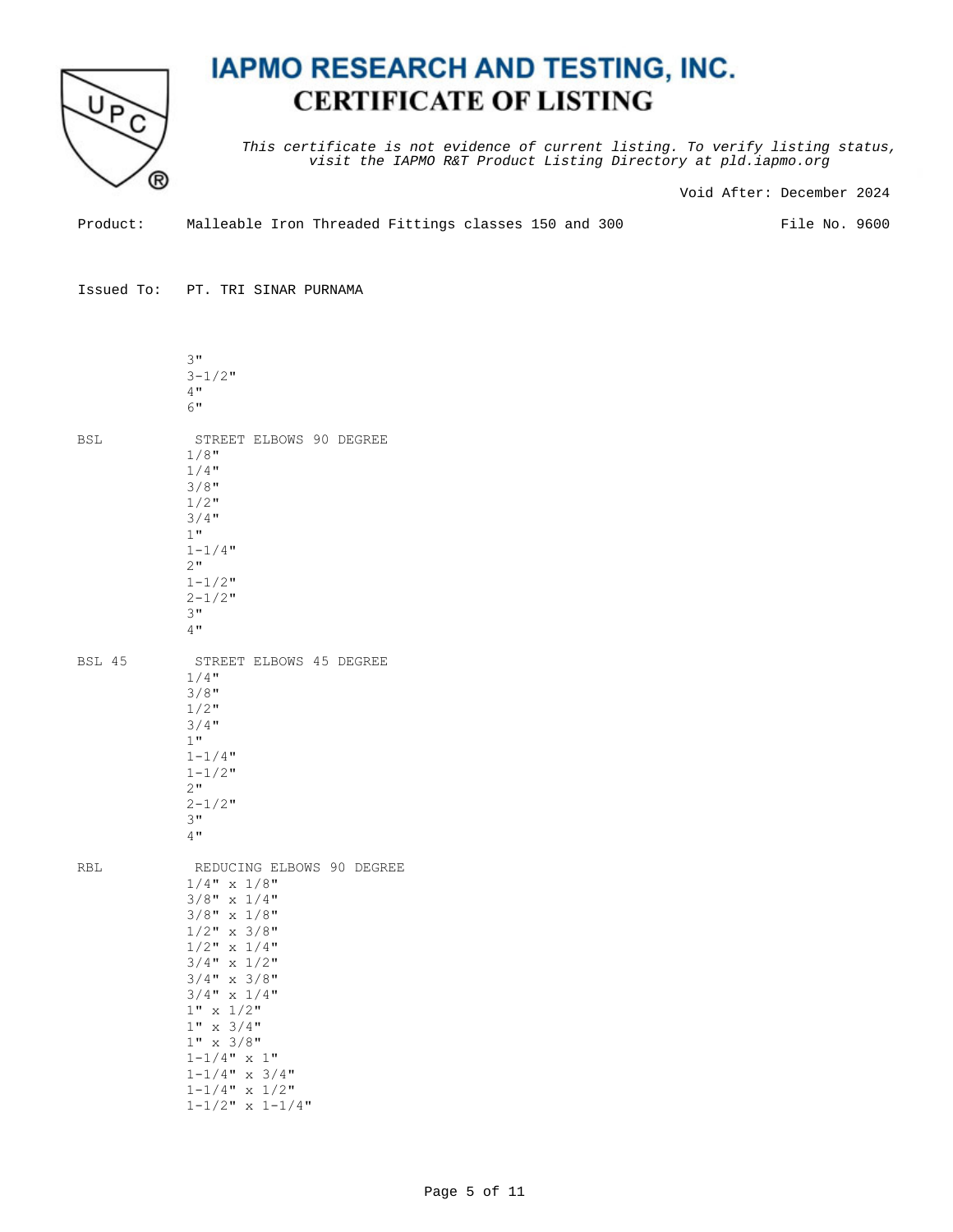

This certificate is not evidence of current listing. To verify listing status, visit the IAPMO R&T Product Listing Directory at pld.iapmo.org

Void After: December 2024

Product: Malleable Iron Threaded Fittings classes 150 and 300

File No. 9600

Issued To: PT. TRI SINAR PURNAMA

| REDUCING<br>TEES<br>$1/8$ "<br>$1/8$ "<br>1/4"<br>$\bar{x}$<br>X<br>$1/4$ "<br>$1/4$ "<br>$1/8$ "<br>X<br>X<br>$1/4$ "<br>$1/4$ "<br>$3/8$ "<br>$\bar{x}$<br>X<br>$1/4$ "<br>$3/8$ "<br>$1/4$ "<br>X<br>X<br>$3/8$ "<br>$3/8$ "<br>$1/4$ "<br>X<br>X<br>$1/4$ "<br>$3/8$ "<br>$3/8$ "<br>X<br>X<br>$3/8$ "<br>$3/8$ "<br>$3/8$ "<br>$\bar{x}$<br>X<br>$3/8$ "<br>$1/2$ "<br>$3/8$ "<br>X<br>X<br>$1/2$ "<br>$1/4$ "<br>$1/2$ "<br>$\bar{x}$<br>$\bar{x}$<br>$1/2$ "<br>$1/2$ "<br>$1/4$ "<br>X<br>X<br>$1/2$ "<br>$1/2$ "<br>$3/8$ "<br>X<br>X<br>$1/2$ "<br>$1/4$ "<br>$1/2$ "<br>X<br>X<br>$1/2$ "<br>$1/2$ "<br>$1/4$ "<br>X<br>X<br>$3/8$ "<br>$1/2$ "<br>$1/2$ "<br>X<br>X<br>$1/2$ "<br>$3/8$ "<br>$3/8$ "<br>X<br>X<br>$1/2$ "<br>$1/2$ "<br>$3/8$ "<br>X<br>X<br>$1/2$ "<br>$1/2$ "<br>$3/4$ "<br>X<br>X<br>$1/2$ "<br>$1/2$ "<br>1"<br>X<br>X<br>$3/4$ "<br>$1/4$ "<br>$3/4$ "<br>X<br>X<br>$3/8$ "<br>$3/4$ "<br>$3/8$ "<br>X<br>X<br>$3/8$ "<br>$3/4$ "<br>$3/4$ "<br>X<br>X<br>$3/4$ "<br>$1/2$ "<br>$3/8$ "<br>X<br>X<br>$1/2$ "<br>$1/2$ "<br>$3/4$ "<br>X<br>X<br>$3/4$ "<br>$1/2$ "<br>$3/4$ "<br>X<br>X<br>$1/4$ "<br>$3/4$ "<br>$3/4$ "<br>X<br>X<br>$3/4$ "<br>$3/4$ "<br>$3/8$ "<br>X<br>X<br>$3/4$ "<br>$3/4$ "<br>$1/2$ "<br>X<br>X<br>$1$ "<br>$3/4$ "<br>$3/4$ "<br>X<br>X<br>$3/4$ "<br>$3/4$ "<br>$1 - 1/4$ "<br>X<br>X<br>$1/2$ "<br>$1/2$ "<br>1"<br>X<br>X<br>$3/4$ "<br>$1$ "<br>$1/2$ "<br>X<br>X<br>$1/2$ "<br>1"<br>$1$ "<br>X<br>X<br>$1$ "<br>$3/4$ "<br>$1/2$ "<br>X<br>X<br>$1$ "<br>$3/4$ "<br>$3/4$ "<br>X<br>X |            | $1 - 1/2$ "<br>1"<br>X<br>$1 - 1/2$ "<br>$3/4$ "<br>$\bar{x}$<br>2"<br>$1 - 1/2$ "<br>X<br>$2$ "<br>$1 - 1/4$ "<br>X<br>$1$ "<br>$2$ "<br>X<br>$3/4$ "<br>$2$ "<br>$\mathbf{x}$<br>$2 - 1/2$ " x<br>$1 - 1/2$ "<br>2"<br>$2 - 1/2$ "<br>$\bar{x}$<br>$2$ "<br>3"<br>$\bar{x}$<br>3"<br>$2 - 1/2$ "<br>X<br>4"<br>3"<br>$\bar{x}$ |
|--------------------------------------------------------------------------------------------------------------------------------------------------------------------------------------------------------------------------------------------------------------------------------------------------------------------------------------------------------------------------------------------------------------------------------------------------------------------------------------------------------------------------------------------------------------------------------------------------------------------------------------------------------------------------------------------------------------------------------------------------------------------------------------------------------------------------------------------------------------------------------------------------------------------------------------------------------------------------------------------------------------------------------------------------------------------------------------------------------------------------------------------------------------------------------------------------------------------------------------------------------------------------------------------------------------------------------------------------------------------------------------------------------------------------------------------------------------------------------------------------------------------------------------------------------|------------|----------------------------------------------------------------------------------------------------------------------------------------------------------------------------------------------------------------------------------------------------------------------------------------------------------------------------------|
|                                                                                                                                                                                                                                                                                                                                                                                                                                                                                                                                                                                                                                                                                                                                                                                                                                                                                                                                                                                                                                                                                                                                                                                                                                                                                                                                                                                                                                                                                                                                                        | <b>RBT</b> | $1$ "<br>$1$ "<br>$3/4$ "<br>X<br>X                                                                                                                                                                                                                                                                                              |

Page 6 of 11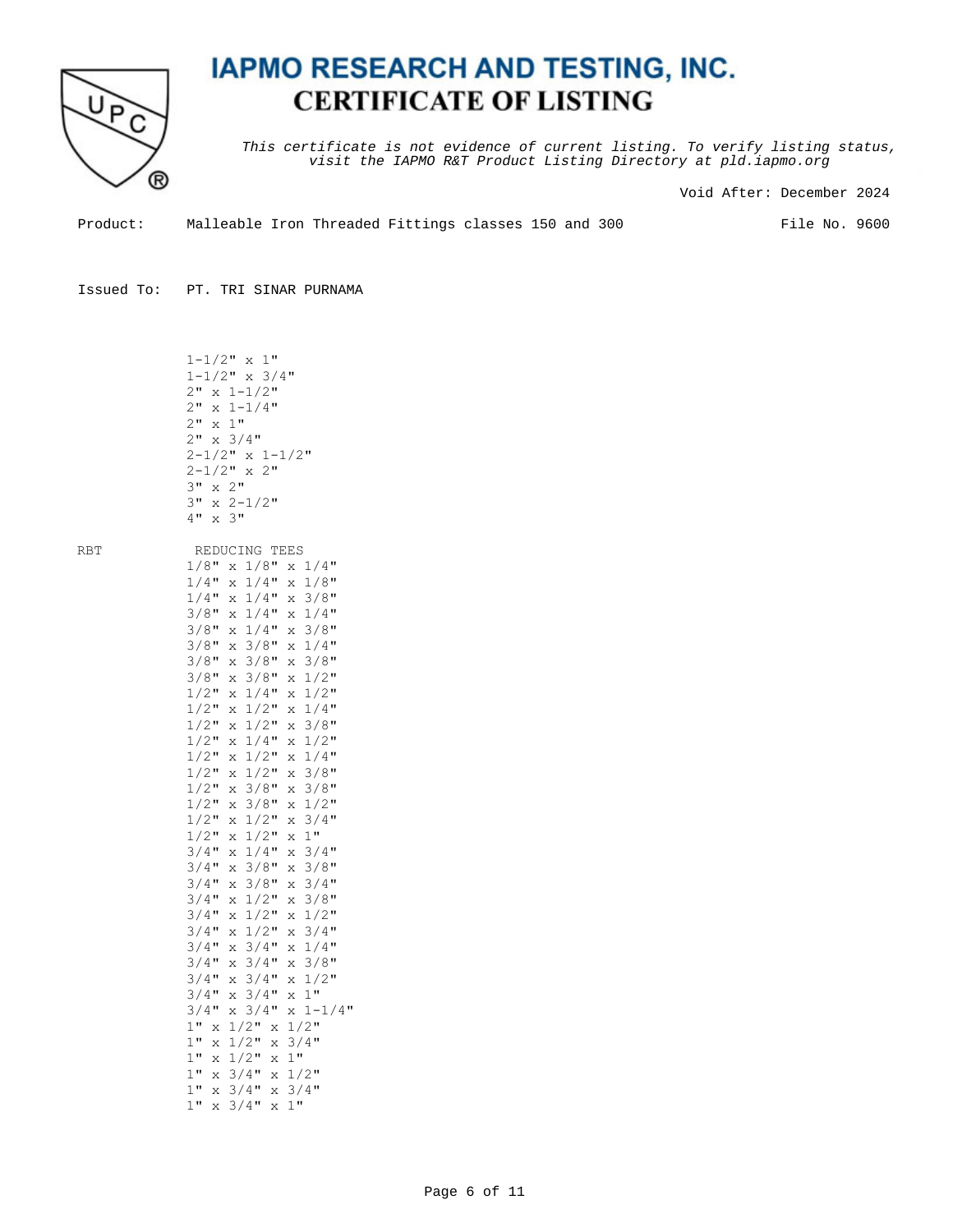

This certificate is not evidence of current listing. To verify listing status, visit the IAPMO R&T Product Listing Directory at pld.iapmo.org

Void After: December 2024

Product: Malleable Iron Threaded Fittings classes 150 and 300

File No. 9600

Issued To: PT. TRI SINAR PURNAMA

 1" x 1" x 1/4" 1" x 1" x 3/8" 1" x 1" x 1/2" 1" x 1" x 3/4" 1" x 1" x 1-1/4" 1" x 1" x 1-1/2"  $1$  "  $\times$   $1$  "  $\times$   $2$  "  $1-1/4$ " x  $1/2$ " x  $1$ "  $1-1/4$ " x  $1/2$ " x  $1-1/4$ " 1-1/4" x 3/4" x 3/4"  $1-1/4$ " x  $3/4$ " x  $1$ " 1-1/4" x 3/4" x 1-1/4"  $1-1/4$ " x 1" x  $1/2$ "  $1-1/4$ " x 1" x 3/4"  $1-1/4$ " x  $1$ " x  $1$ "  $1-1/4$ " x  $1$ " x  $1-1/4$ " 1-1/4" x 1-1/4" x 3/8" 1-1/4" x 1-1/4" x 1/2"  $1-1/4$ " x  $1-1/4$ " x  $3/4$ "  $1-1/4$ " x  $1-1/4$ " x  $1$ " 1-1/4" x 1-1/4" x 1-1/2"  $1-1/4$ " x  $1-1/4$ " x 2" 1-1/2" x 1/2" x 1-1/2" 1-1/2" x 3/4" x 1/2" 1-1/2" x 3/4" x 1-1/2"  $1-1/2$ " x  $1$ " x  $1$ "  $1-1/2$ " x  $1$ " x  $1-1/4$ "  $1-1/2$ " x  $1$ " x  $1-1/2$ "  $1-1/2$ " x  $1-1/4$ " x  $1/2$ "  $1-1/2$ " x  $1-1/4$ " x  $3/4$ "  $1-1/2$ " x  $1-1/4$ " x  $1$ "  $1-1/2$ " x  $1-1/4$ " x  $1-1/4$ "  $1-1/2$ " x  $1-1/4$ " x  $1-1/2$ "  $1-1/2$ " x  $1-1/2$ " x  $1/2$ "  $1-1/2$ " x  $1-1/2$ " x  $3/4$ "  $1-1/2$ " x  $1-1/2$ " x  $1$ " 1-1/2" x 1-1/2" x 1-1/4" 1-1/2" x 1-1/2" x 2" 2" x 3/4" x 2" 2" x 1" x 1-1/2" 2" x 1" x 2" 2" x 1-1/4" x 1-1/4" 2" x 1-1/4" x 1-1/2"  $2" \times 1-1/2" \times 1"$  2" x 1-1/2" x 1-1/4" 2" x 1-1/2" x 1-1/2" 2" x 1-1/2" x 2" 2" x 2" x 1/2"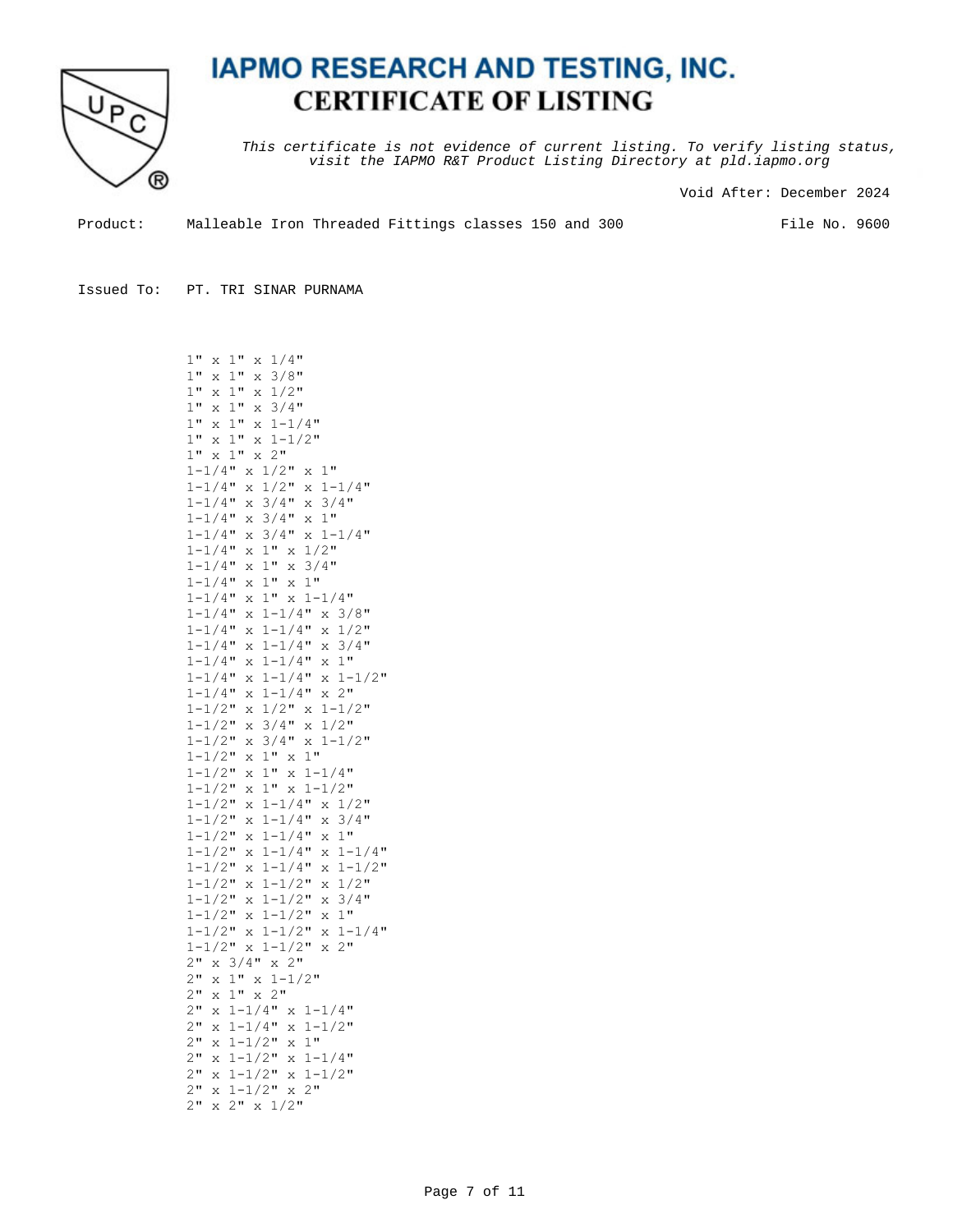

This certificate is not evidence of current listing. To verify listing status, visit the IAPMO R&T Product Listing Directory at pld.iapmo.org

Void After: December 2024

Product: Malleable Iron Threaded Fittings classes 150 and 300

File No. 9600

Issued To: PT. TRI SINAR PURNAMA

 2" x 2" x 3/4" 2" x 2" x 1" 2" x 2" x 1-1/4" 2" x 2" x 1-1/2" 2" x 2" x 2-1/2"  $2-1/2$ " x  $1-1/2$ " x 2" 2-1/2" x 1-1/2" x 2-1/2"  $2-1/2$ " x  $2$ " x  $2$ " 2-1/2" x 2" x 2-1/2" 2-1/2" x 2-1/2" x 3/4" 2-1/2" x 2-1/2" x 1" 2-1/2" x 2-1/2" x 1-1/4"  $2-1/2$ " x  $2-1/2$ " x  $1-1/2$ "  $2-1/2$ " x  $2-1/2$ " x 2" 3" x 2" x 2" 3" x 2" x 3" 3" x 3" x 3/4" 3" x 3" x 1" 3" x 3" x 1-1/4" 3" x 3" x 1-1/2" 3" x 3" x 2" 3" x 3" x 2-1/2" 4" x 4" x 1-1/2" 4" x 4" x 2" 4" x 4" x 2-1/2" 4" x 4" x 3" 6" x 6" x 2" 6" x 6" x 3" 6" x 6" x 4" LN LOCKNUTS 1/4" 3/8"  $1/2"$  3/4" 1" 1-1/4"  $1 - 1/2$ " 2"  $2 - 1/2$ " HB OUTSIDE AND INSIDE HEAD BUSHING 1/4" x 1/8" 3/8" x 1/4" 3/8" x 1/8"  $1/2$ " x  $3/8$ " 1/2" x 1/4" 1/2" x 1/8"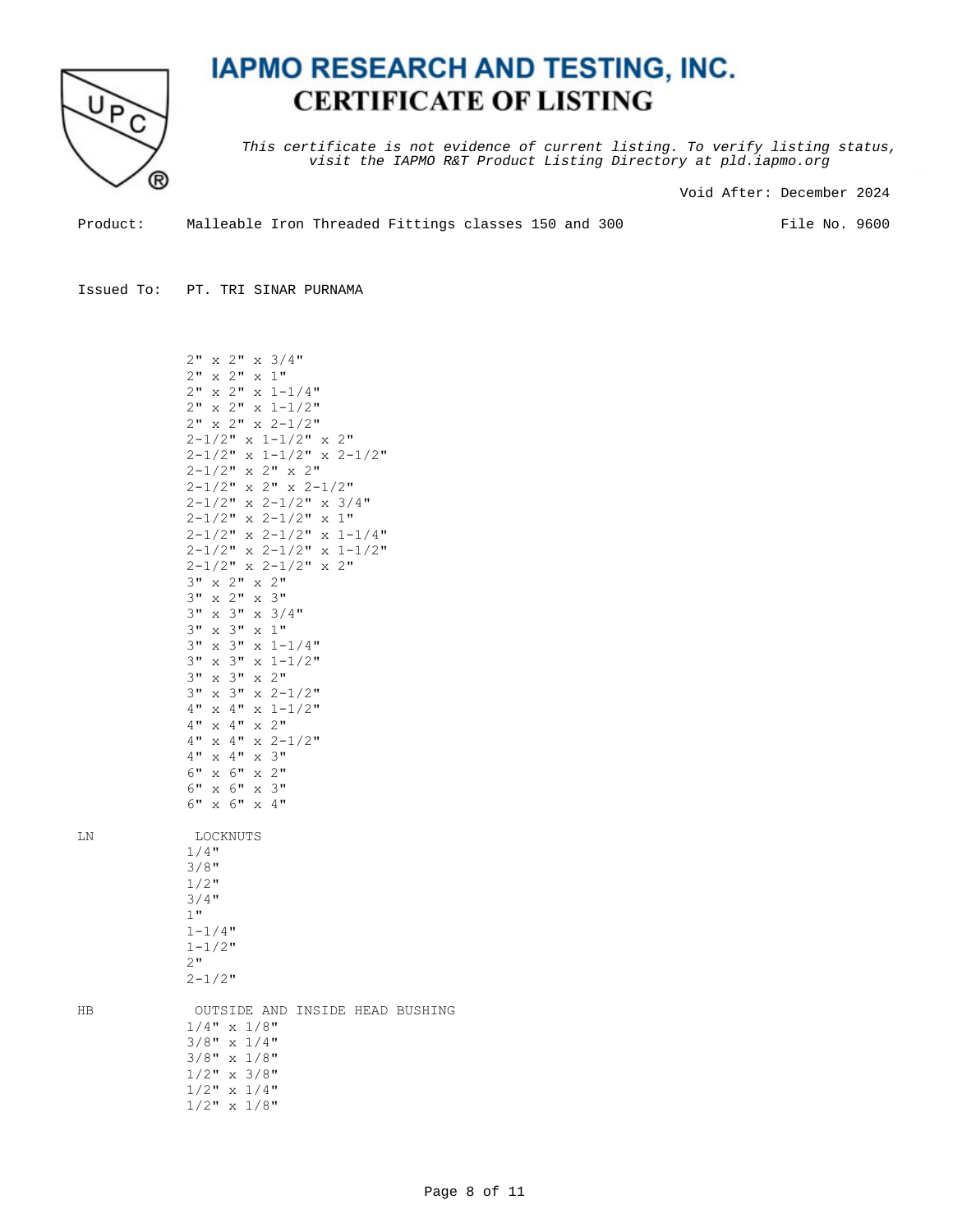

This certificate is not evidence of current listing. To verify listing status, visit the IAPMO R&T Product Listing Directory at pld.iapmo.org

Void After: December 2024

Product: Malleable Iron Threaded Fittings classes 150 and 300

File No. 9600

Issued To: PT. TRI SINAR PURNAMA

 3/4" x 1/2" 3/4" x 3/8" 3/4" x 1/4" 3/4" x 1/8" 1" x 3/4" 1" x 1/2" 1" x 3/8" 1" x 1/4" 1" x 1/8" 1-1/4" x 1"  $1-1/4$ " x  $3/4$ " 1-1/4" x 1/2"  $1-1/4$ " x  $3/8$ "  $1-1/4$ " x  $1/4$ "  $1-1/2$ " x  $1-1/4$ "  $1 - 1/2$ " x 1"  $1 - 1/2$ " x  $3/4$ " 1-1/2" x 1/2" 1-1/2" x 3/8"  $1-1/2$ " x  $1/4$ " 2" x 1-1/2" 2" x 1-1/4"  $2$ " x  $1$ " 2" x 3/4" 2" x 1/2" 2" x 3/8"  $2'' \times 1/4$ " 2-1/2" x 2" 2-1/2" x 1-1/2"  $2-1/2$ " x  $1-1/4$ "  $2-1/2$ " x 1"  $2 - 1/2$ " x  $3/4$ " 2-1/2" x 1/2" 3" x 1" 3" x 1-1/4" 3" x 1-1/2" 3" x 2" 3" x 2-1/2"  $4$  "  $\,$  x  $\,$   $1$  " 4" x 1-1/4" 4" x 1-1/2" 4" x 2" 4" x 2-1/2" 4" x 3" 6" x 3" 6" x 4" PG SQUARE HEAD PLUG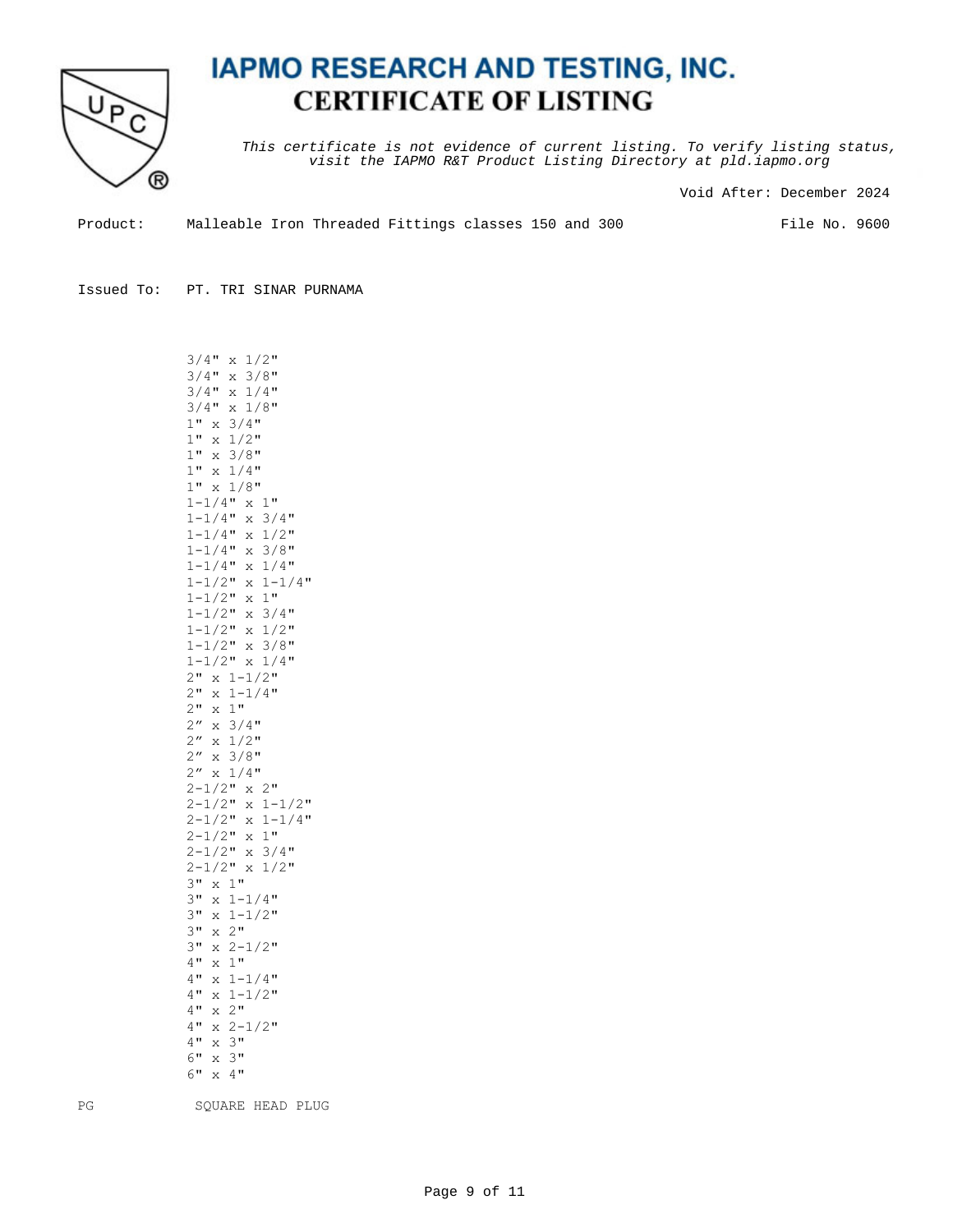

This certificate is not evidence of current listing. To verify listing status, visit the IAPMO R&T Product Listing Directory at pld.iapmo.org

Void After: December 2024

| Product: | Malleable Iron Threaded Fittings classes 150 and 300 |  |  |  |  |  |  |  |  |
|----------|------------------------------------------------------|--|--|--|--|--|--|--|--|
|----------|------------------------------------------------------|--|--|--|--|--|--|--|--|

File No. 9600

Issued To: PT. TRI SINAR PURNAMA

|           |             | $1/4$ "<br>$3/8$ "<br>$1/2$ "<br>$3/4$ "<br>$1$ "<br>$1 - 1/4$ "<br>$1 - 1/2$ "<br>2"<br>$2 - 1/2$ "<br>3"                                  |
|-----------|-------------|---------------------------------------------------------------------------------------------------------------------------------------------|
| PG        |             | SLOTTED HEAD PLUGS<br>4"<br>6"                                                                                                              |
| <b>CU</b> |             | UNION NON BRASS<br>$1/4$ "<br>$3/8$ "<br>$1/2$ "<br>$3/4$ "<br>$1$ "<br>$1 - 1/4$ "<br>$1 - 1/2$ "<br>2 <sup>11</sup><br>$2 - 1/2$ "<br>3"  |
|           |             | CUBRA CLASS 150 UNION BRASS<br>$1/4$ "<br>$3/8$ "<br>$1/2$ "<br>$3/4$ "<br>$1$ "<br>$1 - 1/4$ "<br>$1 - 1 / 2$ "<br>2"<br>$2 - 1/2$ "<br>3" |
|           | CUBRA CLASS | 300 UNION BRASS<br>$1/4$ "<br>$3/8$ "<br>$1/2$ "<br>$3/4$ "<br>$1$ "<br>$1 - 1/4$ "<br>$1 - 1/2$ "<br>$2$ "                                 |